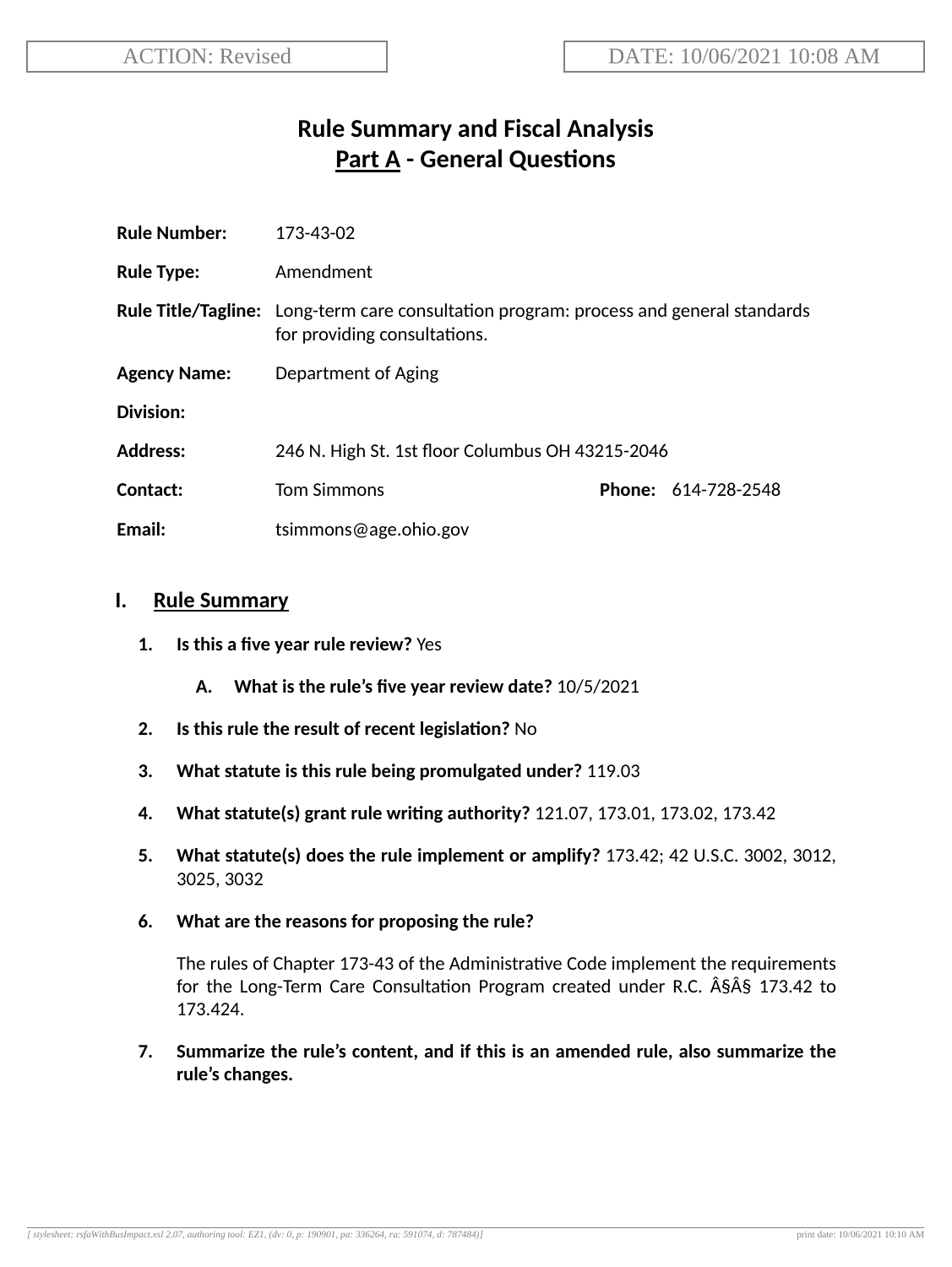Rule 173-43-02 of the Administrative Code establishes the process and general standards for providing long-term care consultations through the Long-Term Care Consultation Program.

ODA proposes to amend this rule to accomplish the following:

1. Update a cross-reference to a rule recently-renumbered Ohio Department of Developmental Disabilities (ODODD) rule.

2. Give the program administrator flexibility to provide the summary of options to the individual in writing or electronically.

3. Update a reference to the Ohio Department of Job and Family Services with a reference to the Ohio Department of Medicaid.

ODA also proposes to make non-substantive amendments to this rule.

#### **8. Does the rule incorporate material by reference?** No

#### **9. If the rule incorporates material by reference and the agency claims the material is exempt pursuant to R.C. 121.75, please explain the basisfor the exempon and how an individual can find the referenced material.**

*Not Applicable*

#### **10. If revising or re-filing the rule, please indicate the changes made in the revised or refiled version of the rule.**

ODA made a revised filing of this rule to upload a revised public hearing notice. In doing so, ODA did not revised the rule itself.

#### **II. Fiscal Analysis**

#### **11. Please esmate the increase / decrease in the agency's revenues or expenditures in the current biennium due to this rule.**

This will have no impact on revenues or expenditures.

\$0.00

Adopting the proposed amendments to this rule will not affect the biennial budget that the Ohio General Assembly established for ODA in H.B. 110 (134th G.A.).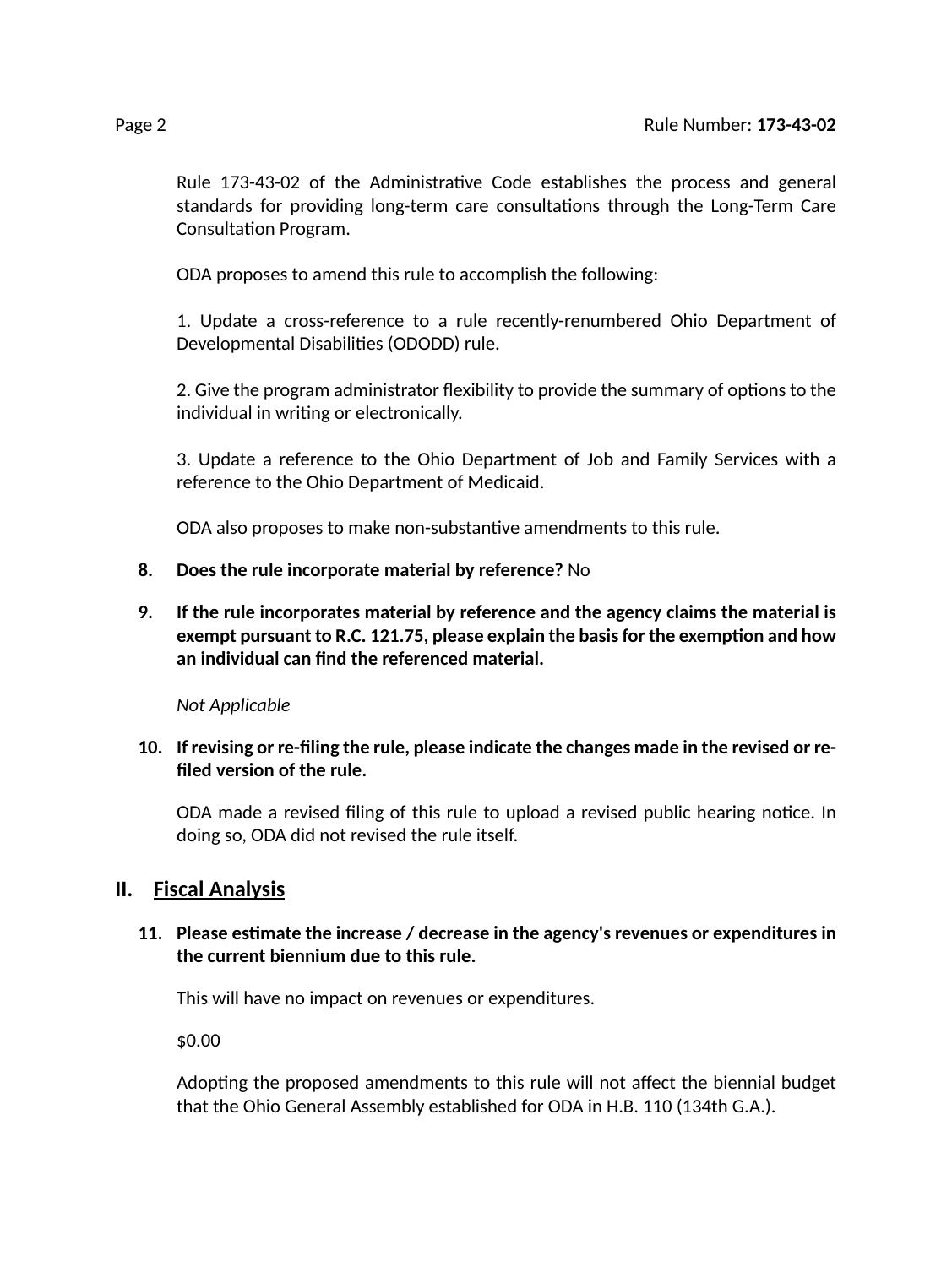#### 12. What are the estimated costs of compliance for all persons and/or organizations **directly affected by the rule?**

This rule requires nursing facilities to do the following:

1. Only admit as a resident an individual who has been offered a consultation, as required by R.C.  $\hat{A}\$ §173.42 $(K)$ .

2. For individuals who have entered the nursing facility, but who have not yet been admitted as residents, the nursing facility shall determine if the individual is required to be offered a consultation, then, do either of the following: (A) Report information to the program administrator of residents who must be offered a consultation, or  $(B)$ retain records when determining a resident is exempt from the requirement to be offered a consultation.

3. Allow consultants to enter the nursing facility to provide consultations, as required to do by R.C.  $\hat{A}$ §173.42(M). ODA's proposed amendments to the rules in Chapter 173-43 of the Administrative Code will not increase the direct impact upon nursing facilities.

- **13. Does the rule increase local government costs? (If yes, you must complete an RSFA Part B).** No
- **14. Doesthe rule regulate environmental protecon? (If yes, you must complete an RSFA Part C).** No
- **15. If the rule imposes a regulaon fee, explain how the fee directly relates to your agency's cost in regulang the individual or business.**

Not Applicable

### **III.** Common Sense Initiative (CSI) Questions

- **16. Was this rule filed with the Common Sense Iniave Office?** Yes
- **17. Does this rule have an adverse impact on business?** Yes
	- **A. Does this rule require a license, permit, or any other prior authorizaon to engage in or operate a line of business?** No